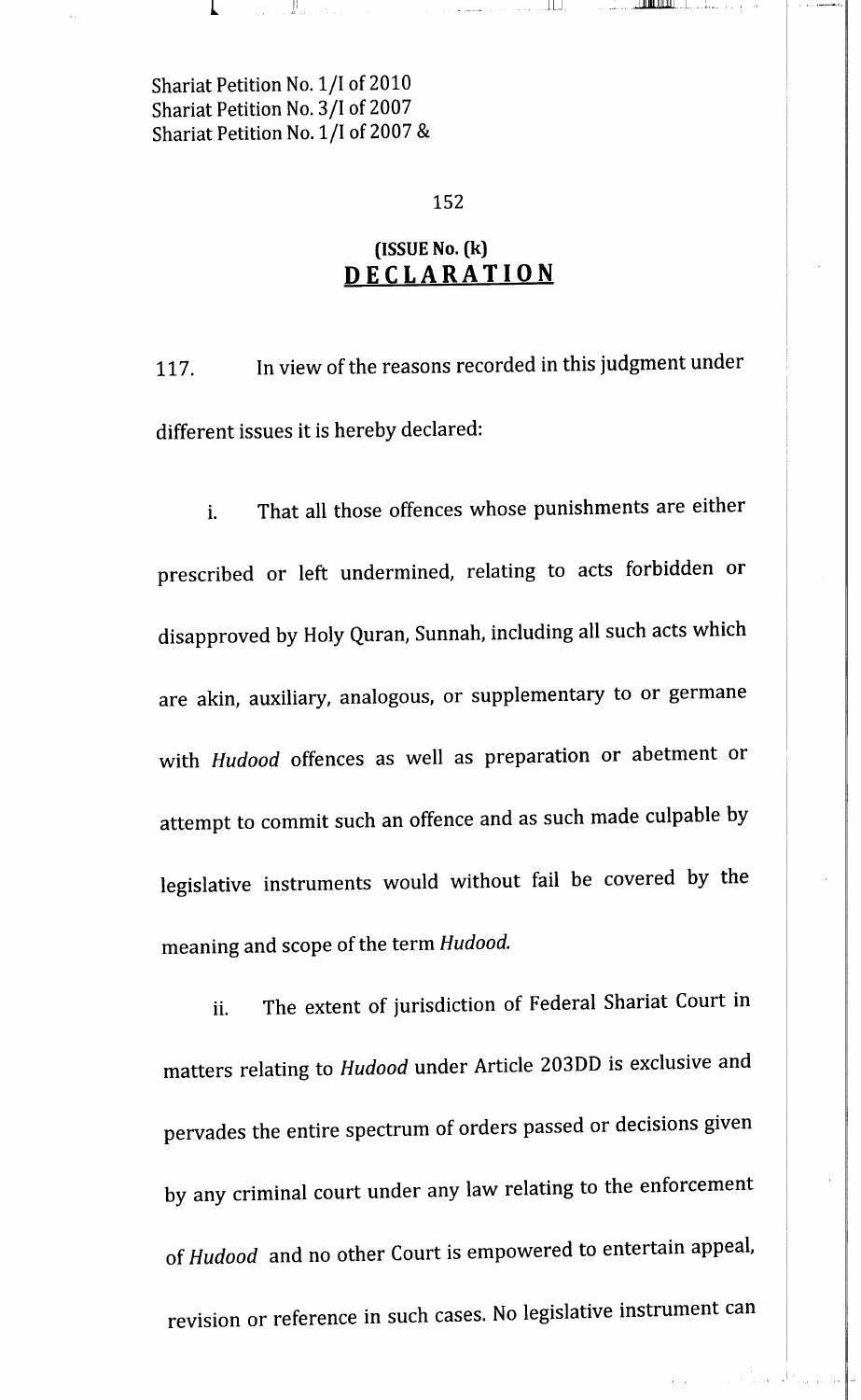#### 153

control, regulate or amend this jurisdiction which was mandated in Chapter 3A of Part VII of the Constitution of Pakistan.

iii. An order granting or refusing bail before conclusion of trial in all categories of offences within the ambit of *Hudood* is covered by the word *proceedings,* as used in Article 203DD, and hence within the exclusive jurisdiction of the Federal Shasriat Court and can be impugned only in this Court.

iv. The following ten offence are covered by the terms

*Hudood* for the purpose of Article 203DD of the Constitution:

- 1. Zina = Adultery, Fornication and Rape.
- 2. Liwatat= Sexual intercourse against the order of nature;
- 3. Qazaf= Imputation of Zina;
- 4. Shurb = Alcohlic drinks/Intoxicants/Narcotics etc;
- 5. Sarqa = Theft simplicitor;
- 6. Haraba = Robbery, Highway Robbery, Dacoity. All categories of offences against property as mentioned in Chapter XVII of Pakistan Penal Code.
- Irtdad= Apostacy; 7.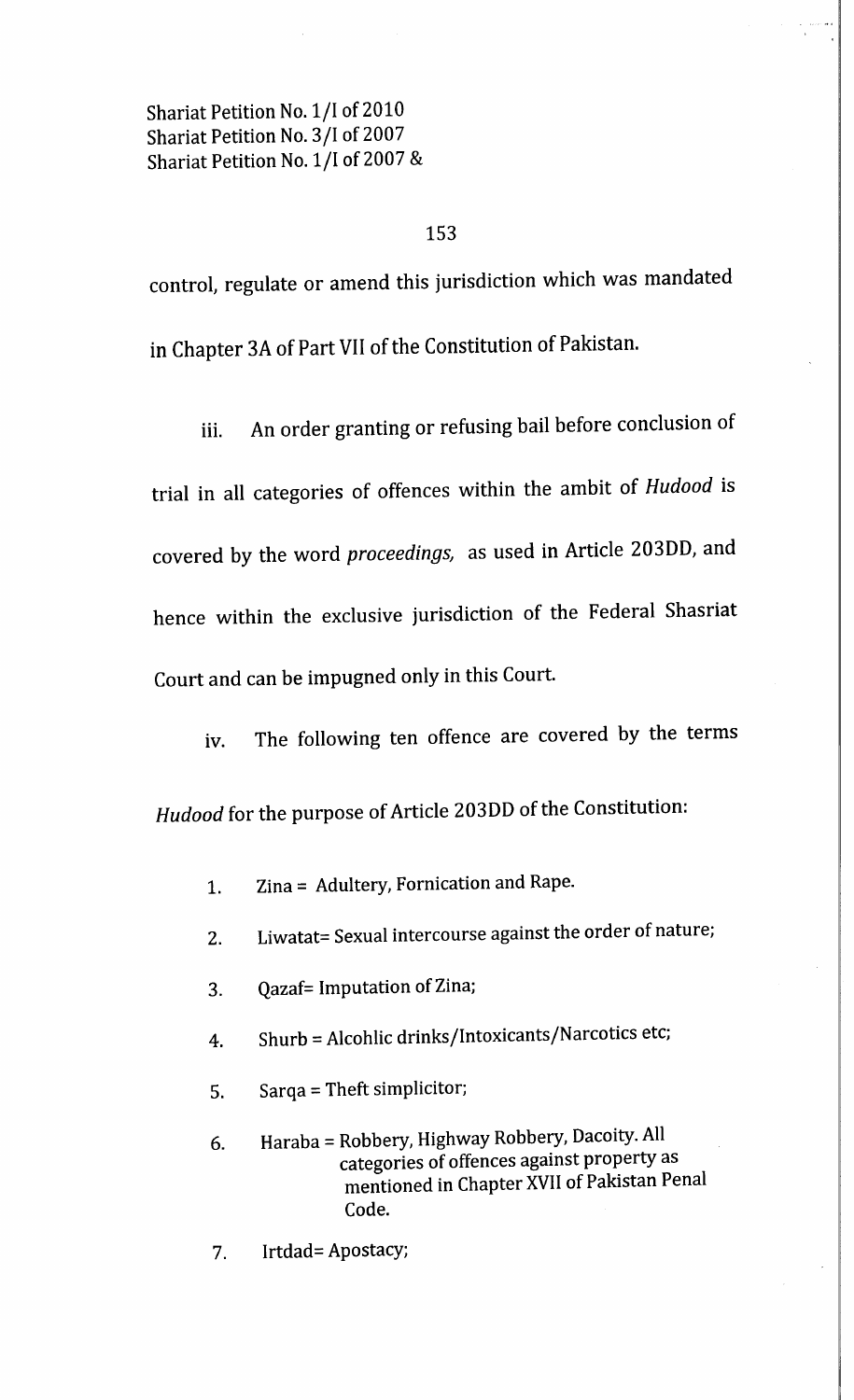### 154

- 8. Baghy =Treason, waging war against state; All categories of offences mentioned in Chapter VI of the Pakistan Penal Code and
- 9. Qisas = Right of retaliation in offences against human

body. All these offences are covered by definition Hadd because penalty therein has been prescribed by *Nassjljma.* Abdul Qadir Audah, has discussed to some extent the scope of Hadd in his treatise Tashree ul lanai al Islam, volume 1 at page 119.

10. Human Trafficking.

The declaration in the above four items shall take effect immediately because all the learned counsel representing the respondents, the jurisconsult as well the *amicus curiae* have, as mentioned in paragraph 17 of this judgment agreed on the four issues which are reflected in the above declaration. These conclusions having been consented to by the parties need nothing more to be done.

v. That sections 11 and 28 of the Protection of Women (Criminal Laws Amendment) Act, 2006 (Act VI of 2006) are hereby declared violative of Article 203DD of the Constitution because these provisions annul the overriding effect of *Hudood* Ordinances VII and VIII of 1979;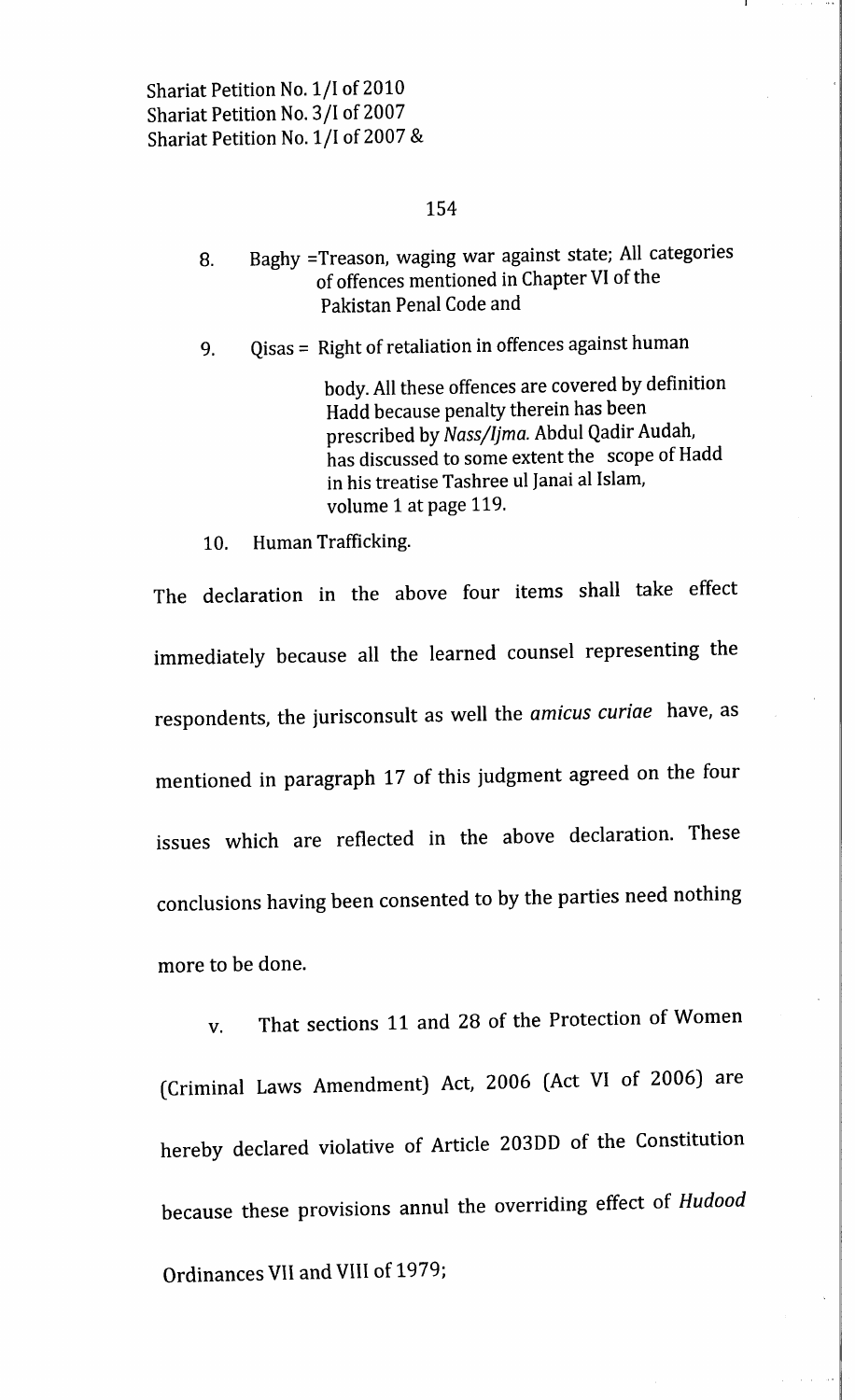### 155

vi. That the portions of sections 48 and 49 of The Control of Narcotic Substances Act, 1997 (Act XXV of 1997) whereby the

High Court has been empowered to:

- a) entertain appeals against the order of a Special Court consisting of a Session Judge or an Additional Sessions Judge and
- b) transfer within its territorial jurisdiction any case from one Special Court to another Special Court at any stage of the proceedings, are violative of the provisions contained in Chapter 3A of Part VII of the Constitution because the offences envisaged by Act XV of 1997 are covered by the term *Hudood.* Both the sections are consequently declared violative of Article 203DD of the Constitution. The portion which contains the words High Court should be deemed to be substituted by the words Federal Shariat Court in both the above mentioned sections.

vii. Section 25 of the Protection of Women (Criminal

Laws Amendment) Act, 2006 (Act VI of 2006) is declared violative of Article 203DD of the Constitution as it omits subsections (3) and (4) of section 14 of The Offence of Qazf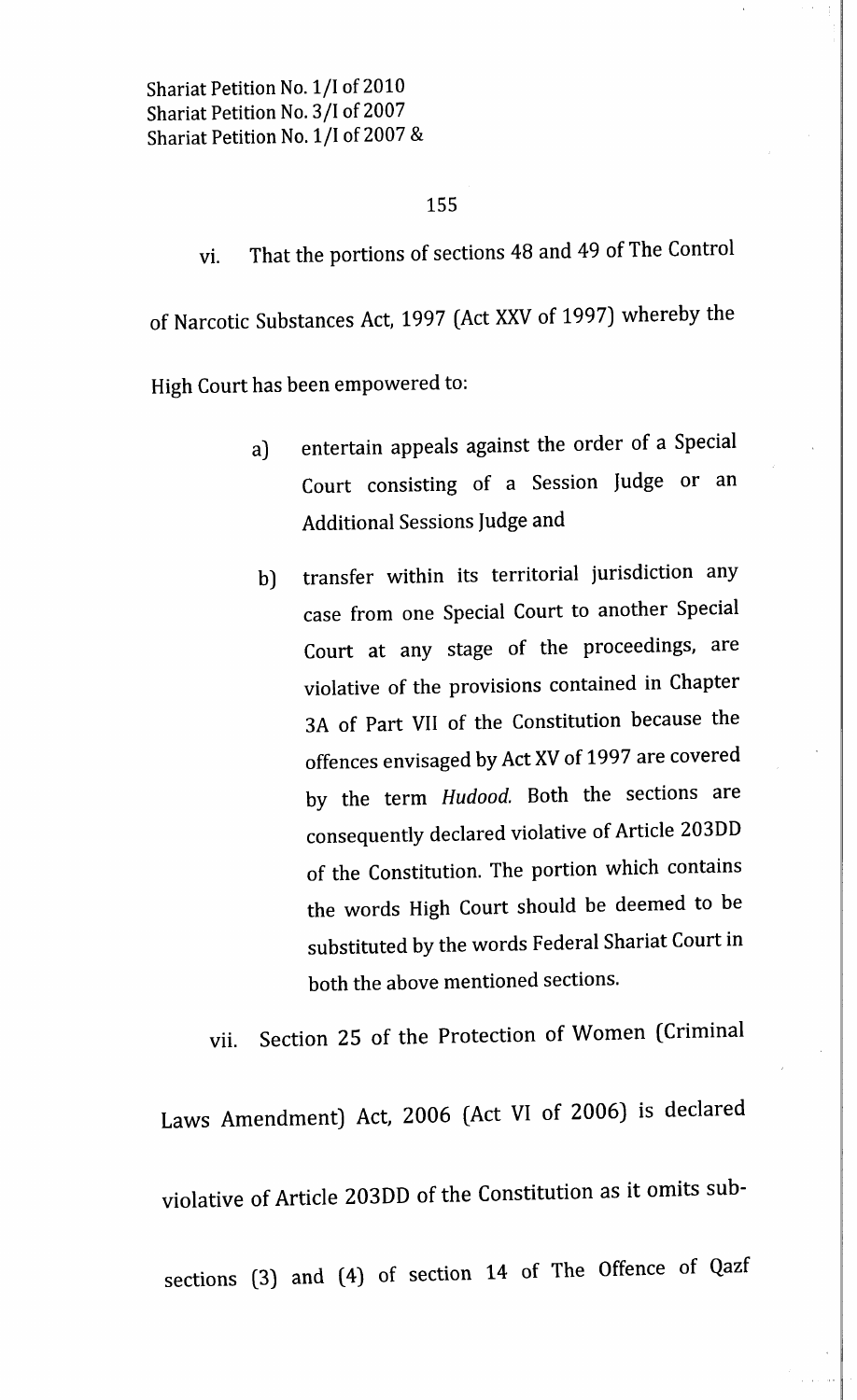## 156

(Enforcement of Hadd) Ordinance, 1979 with the result that it has adversely affected the operation of Injunctions of Islam relating to *Lian.* Consequently section 29 of Act VI of 2006 is also declared violative of Article 20300 as it adds clause *(vii* a] *Lian* in section 2 of the Dissolution of Muslim Marriages Act, 1939. This addition in the latter Act also becomes invalid on account of repugnancy with the Injunctions of Islam relating to *Lian.*

viii. Section 25 of the Anti-Terrorism Act, 1997 (Act No.XXVII of 1997) does not make provision for filing an appeal before the Federal Shariat Court in cases where the Anti-Terrorism court decides a case relating to some of the **Hudood** offence included in the Schedule as from 21.08.1997. This omission is violative of Article 203DD. The Federal Government should rectify this error by the target date fixed by this Court otherwise the following rider shall be read at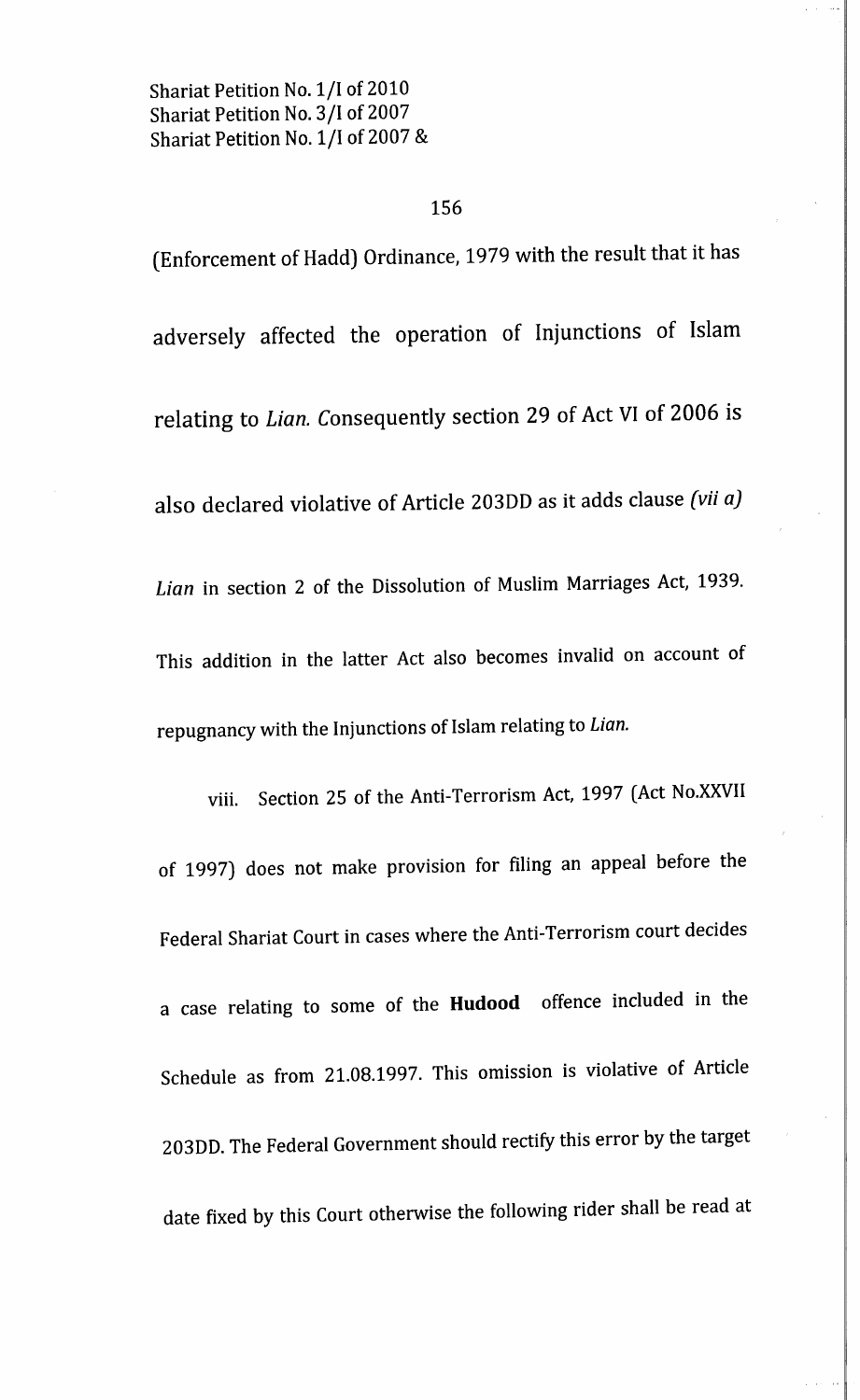#### 157

the end of clause (i) of section 25 of Act XXVII of 1997 after omitting

the full stops.

"but where a private complaint or a First Information Report or information, as stipulated in section 190 of the Code of Criminal Procedure, relating to an offence falling within the purview of above mentioned ten categories of *Hudood* Offences, is decided by any court exercising criminal jurisdiction under any law of the land, the appeal therefrom shall lie to the Federal Shariat Court."

ix. The declaration relating to Protection of Women

(Criminal Laws Amendment) Act, 2006 (Act VI of 2006), The

Control of Narcotics Substance Act, 1997 mentioned at serial No.

vi as well as Anti-Terrorism Act, 1997 shall take effect as from

22nd June, 2011 by which date necessary steps be taken by the

Federal Government to amend the impugned laws in conformity

with this declaration whereafter the impugned provision shall

cease to be effective and this judgment of the Federal Shariat

Court will be operative as on 22.06.2011. The other items of the

Declaration become operative forthwith.